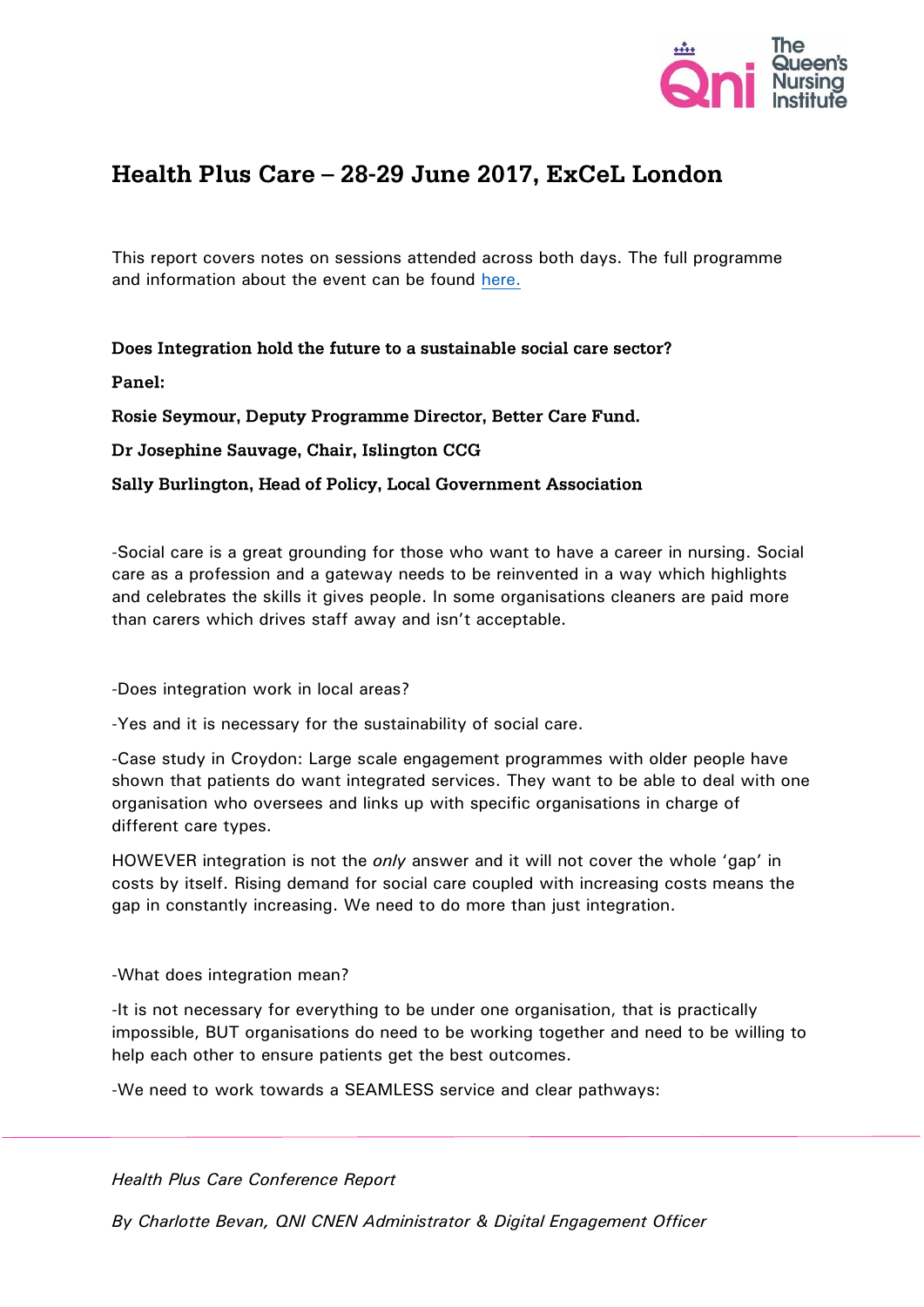

Care Sector  $=$  > Health Sector  $=$  > Local Authority

-Sustainable structure and strong system leadership is needed to achieve integration of services with care pathways clearly defined.

-Ideally budgets should be managed in a single way and take each other into account.

- Care deliverers and providers need to be part of the conversation and the decision making when it comes to designing new integrated systems at top level. Only those on the ground know what will work in practice

-Is personalised choice the missing dimension in integration?

-Person centred care needs to be discussed and delivered in order for integration to work in practice. Outcomes should be about what individuals need and want.

-'Wrap the system around the person rather than constrain the person to the system'

-Will it be dangerous if social care is 'sucked into the NHS'?

-Place based initiatives should be a key focus- What is needed and what works in local areas?

-Social care should be kept consistent and constant. Healthcare should only have to be accessed when it is needed. If there is a good, constant social care system set up then the need for healthcare will become less frequent- Individuals will be well supported in their everyday lives and not become 'patients'

#### **Digital Transformation in General Practice**

Panel:

Dr Ralph Sullivan, Clinical lead for Patient Online and retired GP.

General Practice is in crisis:

-Aging population

-Recruitment Issues

-Funding Issues

*Health Plus Care Conference Report*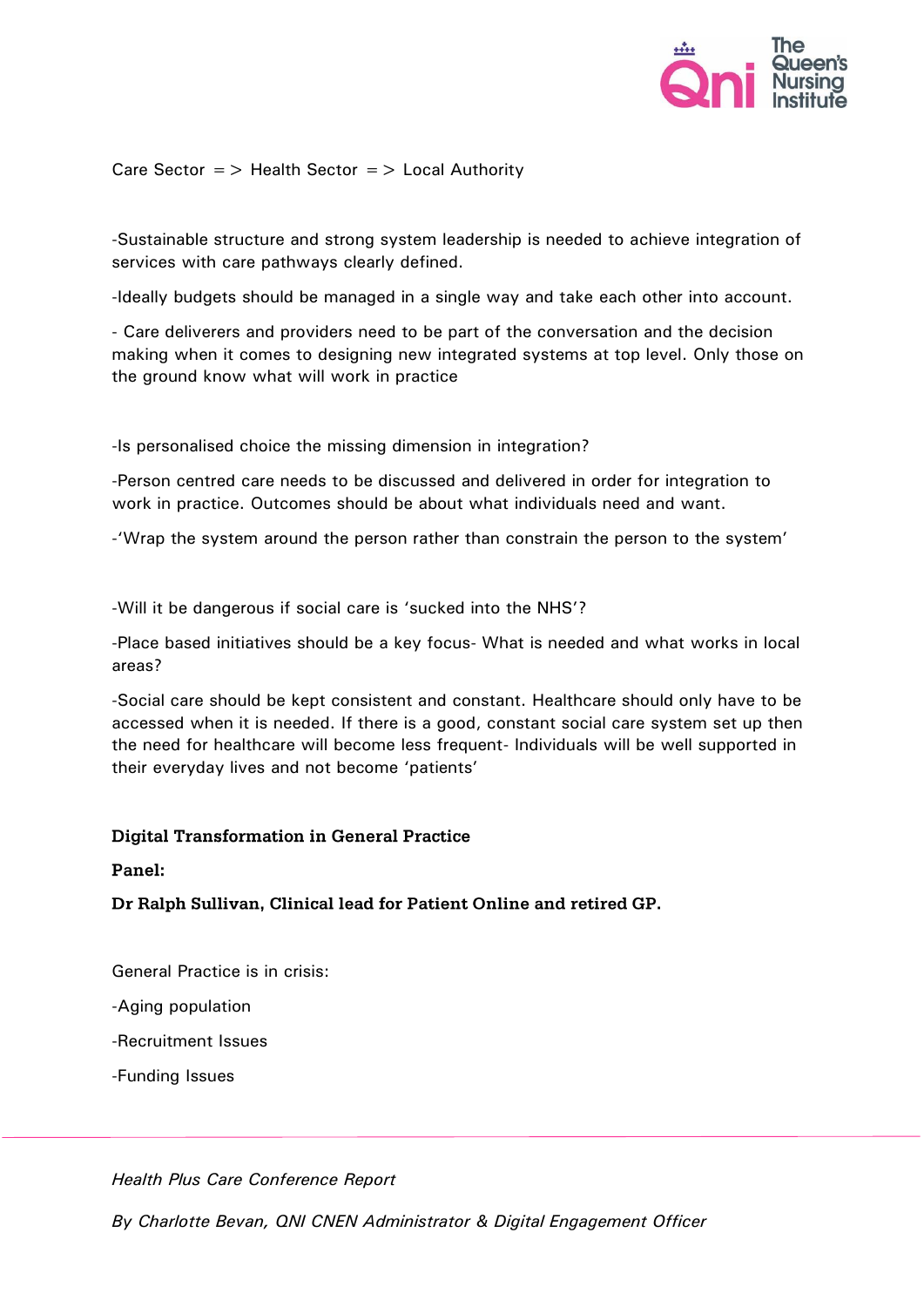

-Long term conditions are on the rise, and 1.2Bn£ is needed to keep GP Practices running each year as they currently are. This is only set to rise.

-Digital solutions have been outlined in the GP forward view, but are they correct and have they been truly effective so far?

Some comments:

-Records are still not all being sent between practices 100% complete.

-Incomplete records put patients at risk as they lack vital information and are not up to date.

-SNOMED needs to have good quality data going into the system to get high quality outcomes.

-Coding for data entering the system still needs more unification.

[-Patient Online](https://www.england.nhs.uk/ourwork/pe/patient-online/) is an important route to promoting self-care and gives patients the tools to start supporting themselves. It is designed to support GP practices to offer and promote online services to patients: appointment booking, ordering of repeat prescriptions and access to coded information in records.

-The system gives patients access to their records online, and this can be extended by proxy to loved ones, carers etc. All information about the patient is kept in one place from multiple clinics and organisations, painting a 'whole picture' about a patient's needs.

-The system can be accessed remotely, and information can be easily displayed to remote health workers, e.g. an ambulance worker would be able to see a patient's end of life wishes in a formal document online, avoiding taking them to hospital if it was their wish to die at home with loved ones.

-The system is seen to be 'safer' then having incomplete/ a mix of digital and paper records at numerous organisations. BUT there are still concerns about the risks of keeping records online especially following cyber-attacks etc.

Question:

How can we encourage patients to use Patient Online?

-Large obvious posters in the practice explaining the system and highlighting how easy it is to use and personal recommendations from GPs.

-There are still some limitations with the systems, particularly in groups who may experience digital exclusion like the elderly. This is a whole separate issue relating to

*Health Plus Care Conference Report*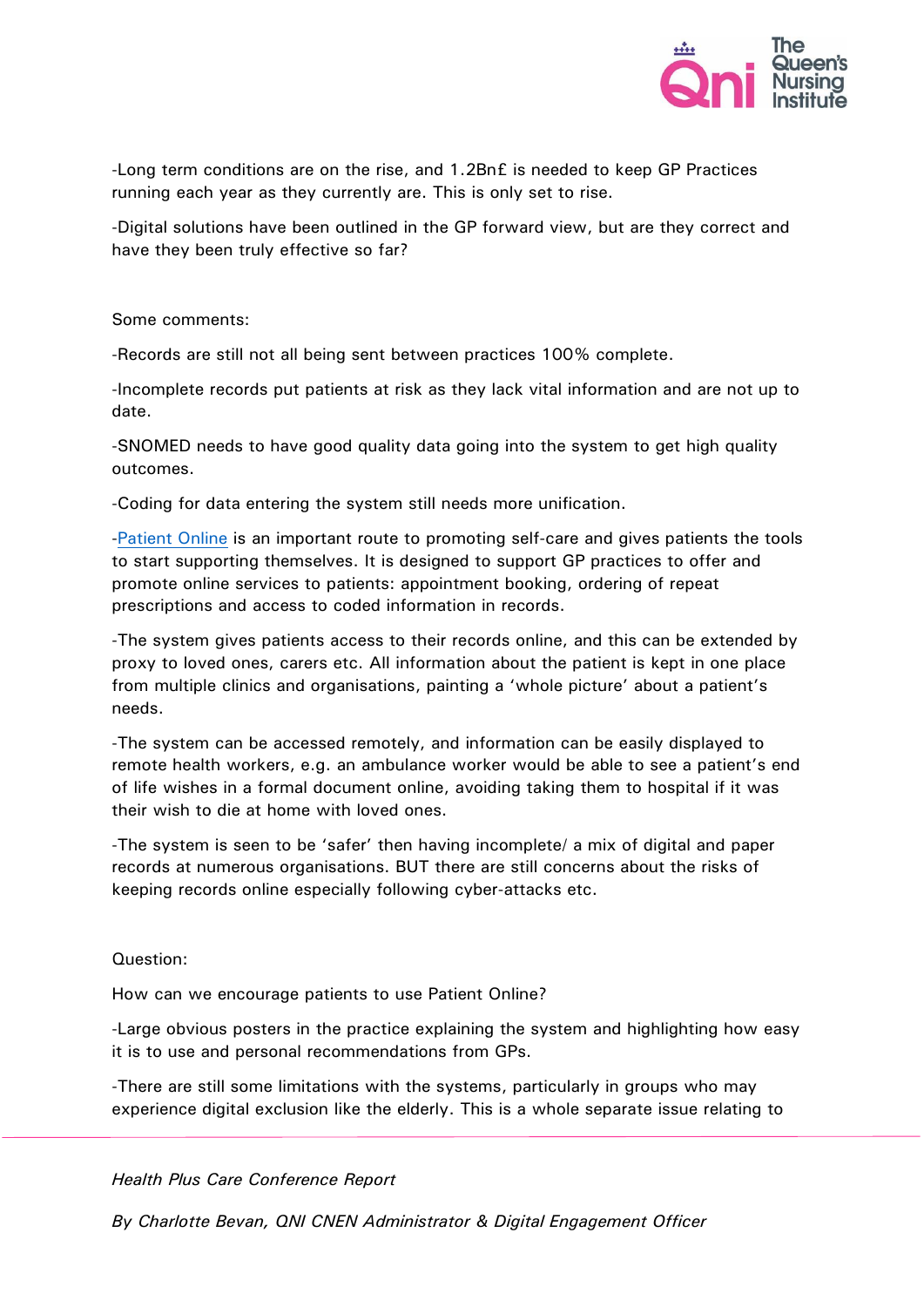

this generation, but digital is the future so it is vital we encourage up and coming generations and younger patients to use systems ASAP, they will then become 'the norm.'

# Developing People- Improving Care: A national framework for action on improvement and leadership development in NHS-funded services.

Panel:

Michael Watson, Development Advisor, NHS Improvement

# Elena Bechberger, Head of strategy and planning (London Region), NHS Improvement.

[Developing People-](https://improvement.nhs.uk/resources/developing-people-improving-care/) Improving Care is an evidence-based national framework to guide action on improvement skill-building, leadership development and talent management for people in NHS-funded roles.

It aimed to:

-Improve leadership

-Improve organisations improvement capability.

Challenges included:

-Realising how to build on existing leadership and development improvement reports

-How can we learn from what didn't work in practice in the past? Good reports and designs don't always lead to change and successful implementation. 'Looks good on paper'

The piece of work was very collaborative, NHSI worked with The NHS, Department of Health but also with trusts and localities themselves.

The framework highlights 5 conditions which create a successful learning and development culture, and then breaks down the 5 conditions further:

- 1. Leaders who look outwards and engage staff are the most successful.
- 2. Compassionate leaders who prioritise inclusion, listening and value diversity have the best outcomes. It is also important to distribute leadership responsibilities to all levels.

*Health Plus Care Conference Report*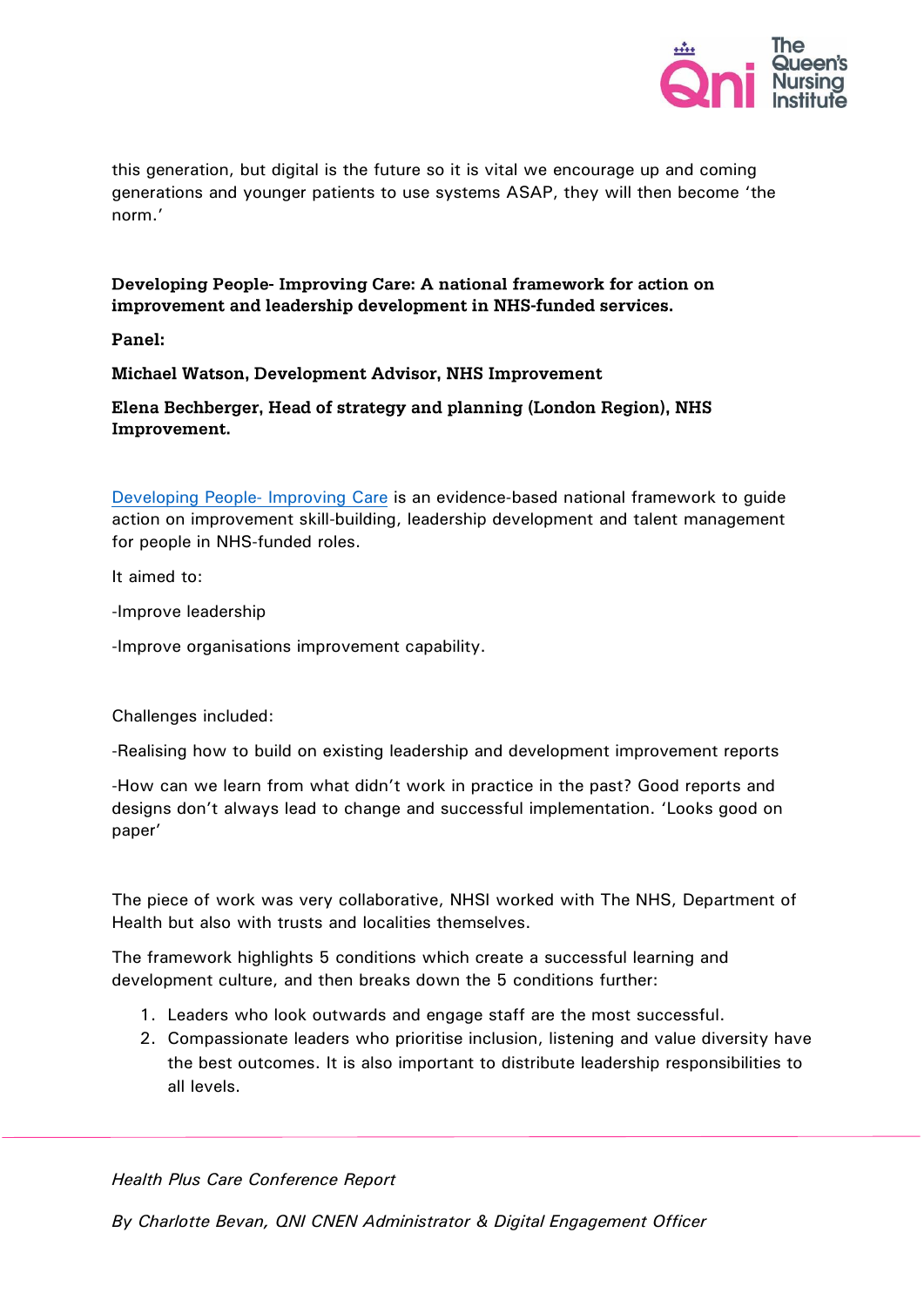

- 3. Adequate support systems need to be in place. Leaders and their staff need access to resources, networks and sharing of what works.
- 4. Staff need to be skilled and knowledgeable on improvement methods. Investment needs to be put into staff to train them in quality improvement.
- 5. Regulators need to 'do their bit' to support providers and drive forward positive change.

How can we make the framework 'Come alive' and promote practices which result in positive change?

-Regulators need to change at the centre, otherwise nothing will translate or flow down to front line staff. Leaders within regulators need to adopt the leadership framework principles themselves at top level.

-Support needs to be provided to local decision makers, allowing them time and space to make their own, informed decisions.

-Inclusive and compassionate leadership needs to come from the very top.

-Work needs to be done across sectors to give one voice.

### Other frameworks:

[-The Well Led Framework,](https://improvement.nhs.uk/resources/well-led-framework/) designed in partnership with The CQC, sets out how providers should carry out developmental reviews of their leadership and governance.

-The [CQC Driving Improvement Report](https://www.cqc.org.uk/sites/default/files/20170614_drivingimprovement.pdf) guides providers by showcasing case studies from 8 NHS trusts.

[-The NHSI Culture and Leadership Programme](https://improvement.nhs.uk/resources/culture/) aims to be an 'off the shelf manual' which providers can use to create their own culture and leadership programmes.

-It includes guidance for providers on building and improving capacity and capability alongside resources for boards to develop their leadership and capacity for improvement.

-[Phase 1: 'Discover'](https://improvement.nhs.uk/resources/culture-and-leadership/) is now online and material/ guides can be downloaded. The guide covers setting up your culture and leadership programme. It will help you diagnose your current culture using existing data, board, staff and stakeholder perceptions, and workforce analysis. You will then be ready to target the right areas for your collective leadership strategy.

-The measurement tools and language used within the Programme are designed to be positive. Data should not be collected to 'judge' or act as an ideal that can never be

*Health Plus Care Conference Report*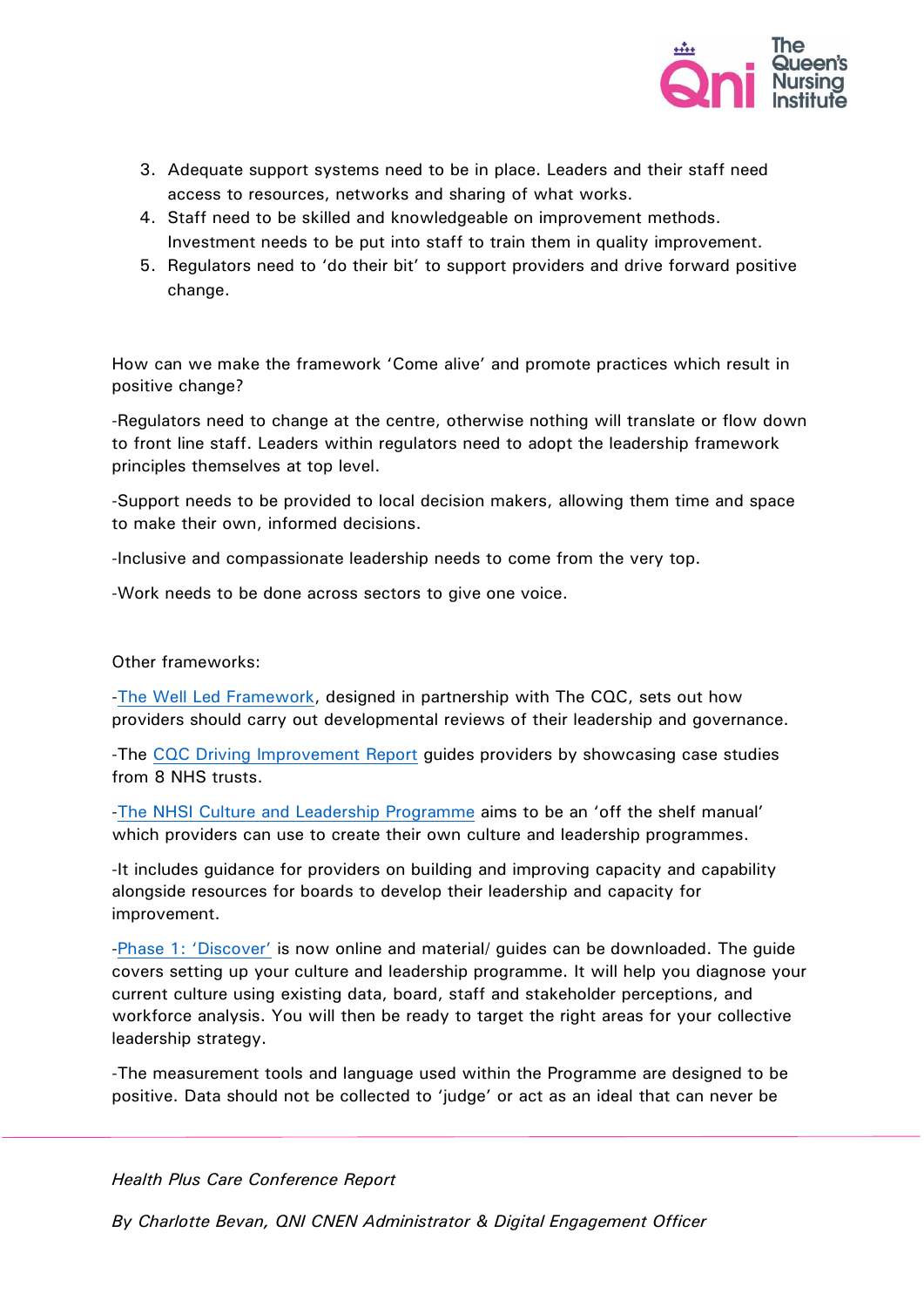

reached in the real world, but to influence positive change and work towards improvement. Positive indicators are vital and this type of measurement seeks to avoid rag rating, stopping the programme becoming a 'tick box exercise'.

## Question:

-Budgets get in the way of leadership and development in provider organisations, how can we overcome this?

-Aim to do more 'on the job' and 'in house' leadership training and courses. Avoid expensive external courses which are not as relevant as on the job and cultural experience.

-Change the culture within your organisation to see the value of leadership development and improvement. Make the case to top level managers that, despite being in a time of desperate cuts, investing in the workforce will create a safety net for the future. It is important that Trust execs. and high level board members are aware of the positive impact of training and development on the ground.

-Regulators need to find a way to help protect investment into training at provider level cuts take hold.

# Two Trusts, Seven Hospitals, One Patient Record

Panel:

# Kevin Jarrold, CIO, Imperial College Healthcare NHS Trust and Chelsea and Westminster.

-The first step to sharing patient records successfully is to turn it into a digital format.

-Next optimize this digital record to ensure all those accessing it have a good user experience.

-Examples of optimization include:

1. Computers on trolleys being used on the frontline rather than paper to be transported around.

- 2. Discharge information being recorded digitally.
- 3. Patients making/ receiving appointments by email or text.
- 4. Patients using self-check-in kiosks to speed up time in reception.

*Health Plus Care Conference Report*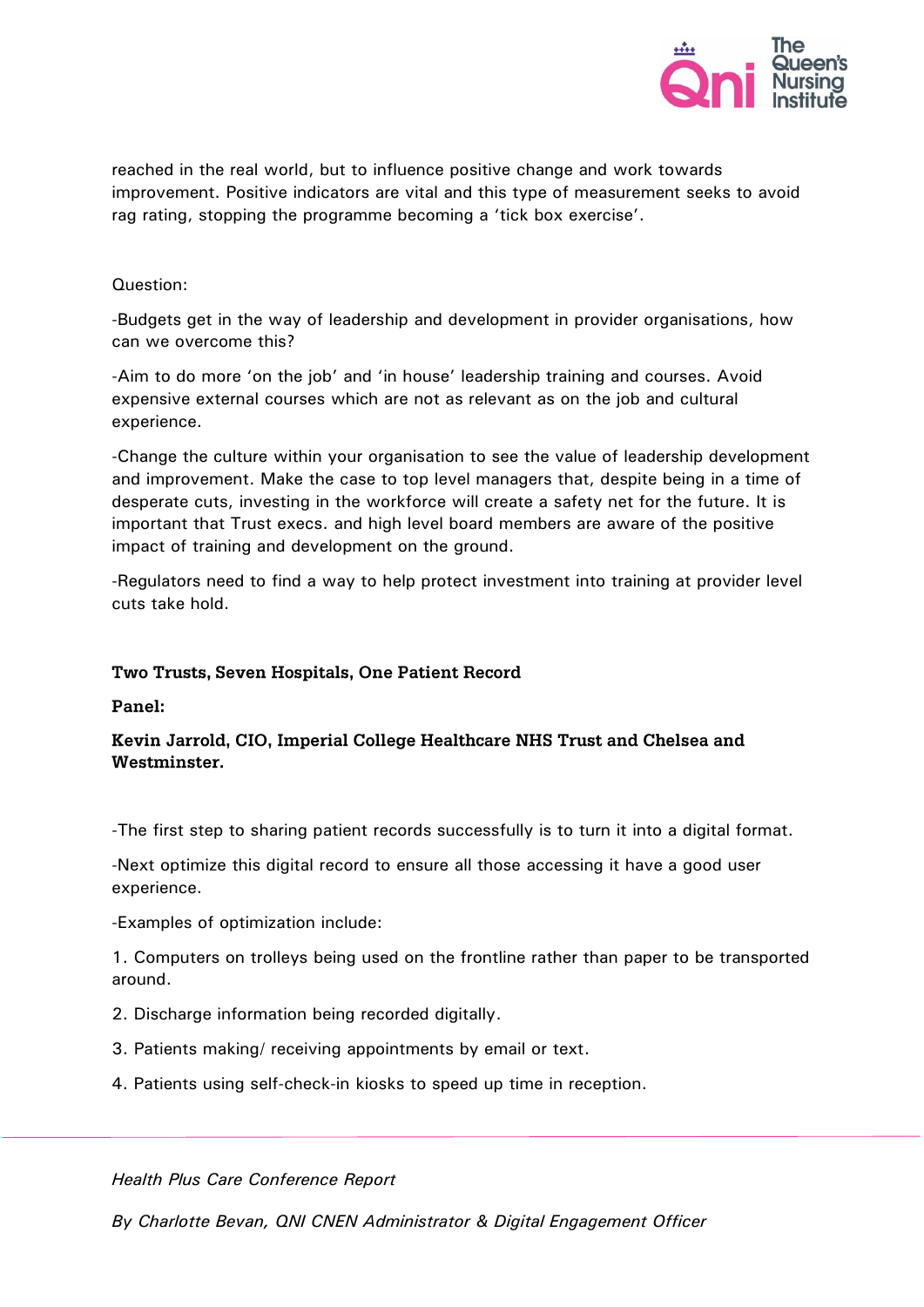

-Moving forward the next step is to create a system link between all digital systems being used across an organisation or multiple organisations/ trusts/ services.

-To do this we must invest in people: Train frontline staff to use new digital systems properly and buy into them. Create 'Transformation teams' who work with quality improvement and IT teams to become ambassadors for the new systems, and train others on the frontline in real world environments.

[The Care Information Exchange](https://www.careinformationexchange-nwl.nhs.uk/how-it-works) funded by Imperial College Charity aims to make sure patients receive the best care and helps them feel more in control of their health.

The system provides secure access to records online for patients and professionals. The system can be used to map care plans and optimize pathways and practice.

At the heart of the Care Information Exchange is a web application provided by Patients Know Best, a social enterprise company. Imperial Health Charity has provided funding for the Care Information Exchange for the benefit of health and social care in North West London.

The system stops records being fragmented, and it has been found to be safer to have them all kept in one place, even if this is digitally. The next steps for the system include the creation of a smart phone app.

Progress is limited by funding for new systems and the cost of upkeep for old systems. Embedding change with frontline staff has also been a challenge.

Systems need to be open enough to allow patients and clinicians access but closed enough to stop 'cyber attacks' – It was argued that the recent cyber-attack was due to lack of investment and upkeep of existing systems which made them vulnerable. It is important to keep systems up to date and well monitored.

For this reason it is important to continually invest in new systems, don't just install new technology for the sake of it- It is important to focus on outcomes and what is to be achieved by the new system. Systems must be kept up to date and planned for financially as they develop and need upkeep.

Improving staff retention at no extra cost: 5 no cost strategies for improving retention of carers.

Panel:

Steven Frost, CEO, Smith and Henderson.

Building a great place to work means people are likely to stay longer. The need for carers is becoming greater due to a number of factors:

*Health Plus Care Conference Report*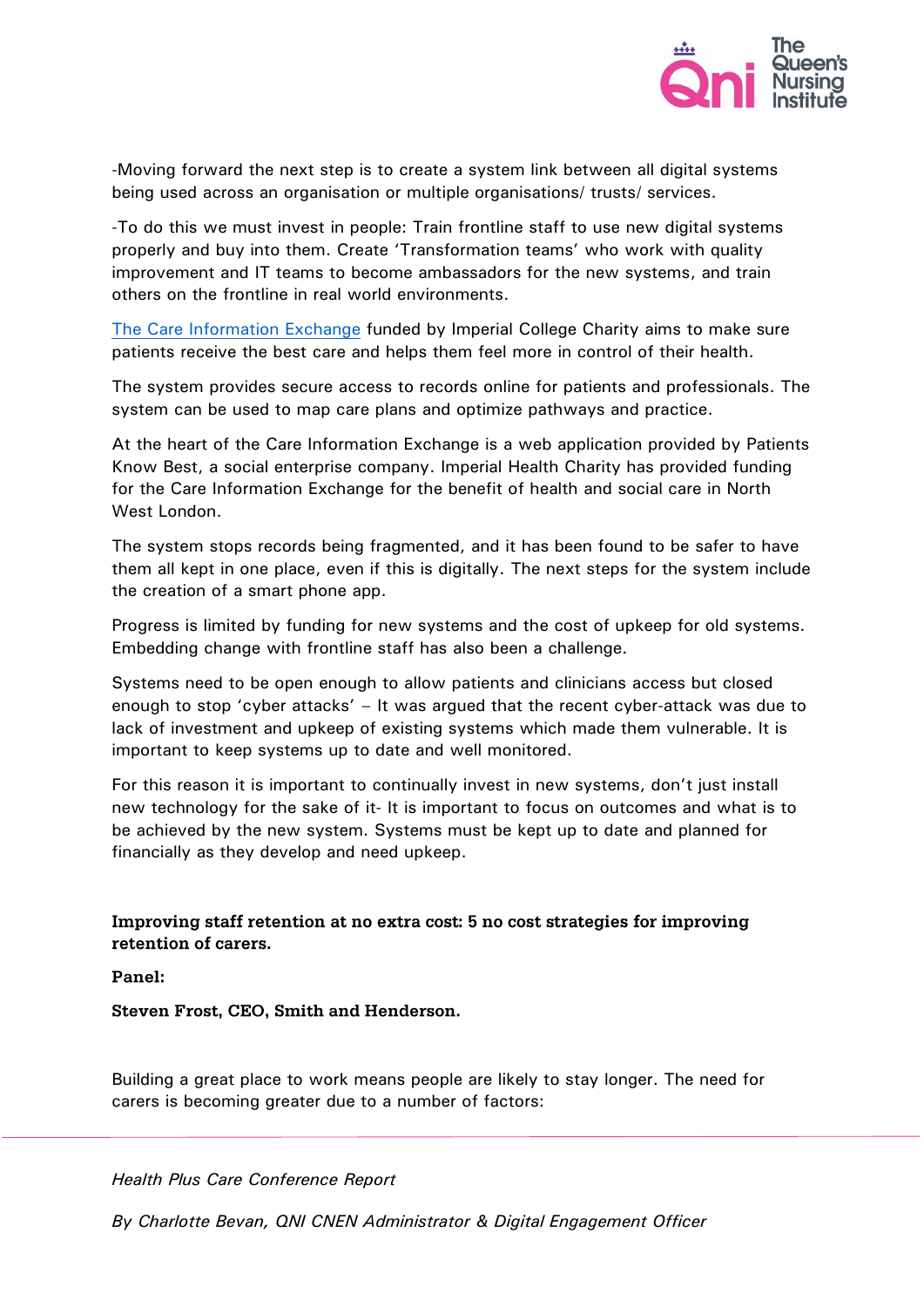

## -Aging population.

-Policy shift to care at home.

-Patients with long term conditions are increasing in numbers.

It is important that we retain staff we already have to keep up with the growing needs but recruitment and retention of carers is already a huge issue and is set to grow

1/5 of care workers are born outside of the UK- Brexit is likely to have implications.

Unemployment is lower in other professions and wages are higher e.g. cleaning. Why would people want to work in care if it is poorly paid and poorly looked upon?

# 5 Strategies for recruitment and retention of carers which have no cost… except time:

# 1. Employer branding

-How is your organisation received as an employer? What do candidates think about the organisation how do THEY see it coming in?

-What are current employee's perceptions and experience of working there? How do they communicate about their job to friends, family and other colleagues?

-Does your organisation have a clear vision of what it wants to achieve?

-How does your organisation differentiate from competitors?

-How do you showcase your brand and ideals?

-Do staff have good things to say?

Employers should seek to showcase their place of work, what makes them different and why current staff think it is a great place to work.

Ways this can be achieved include:

-Social media features such as Google's you tube channel ['Life at Google'](https://www.youtube.com/user/lifeatgoogle). The videos allow people to get a sense of the organisations day to day.

-'A day in the life of…' staff member diaries or videos. These could be used on social media or in print communications/ leaflets/ articles to be given out at job fairs or showcased online.

-A video about the overarching values of your organisation- What makes you different from competitors and how will this make a difference to both patients and the day to day of your staff.

*Health Plus Care Conference Report*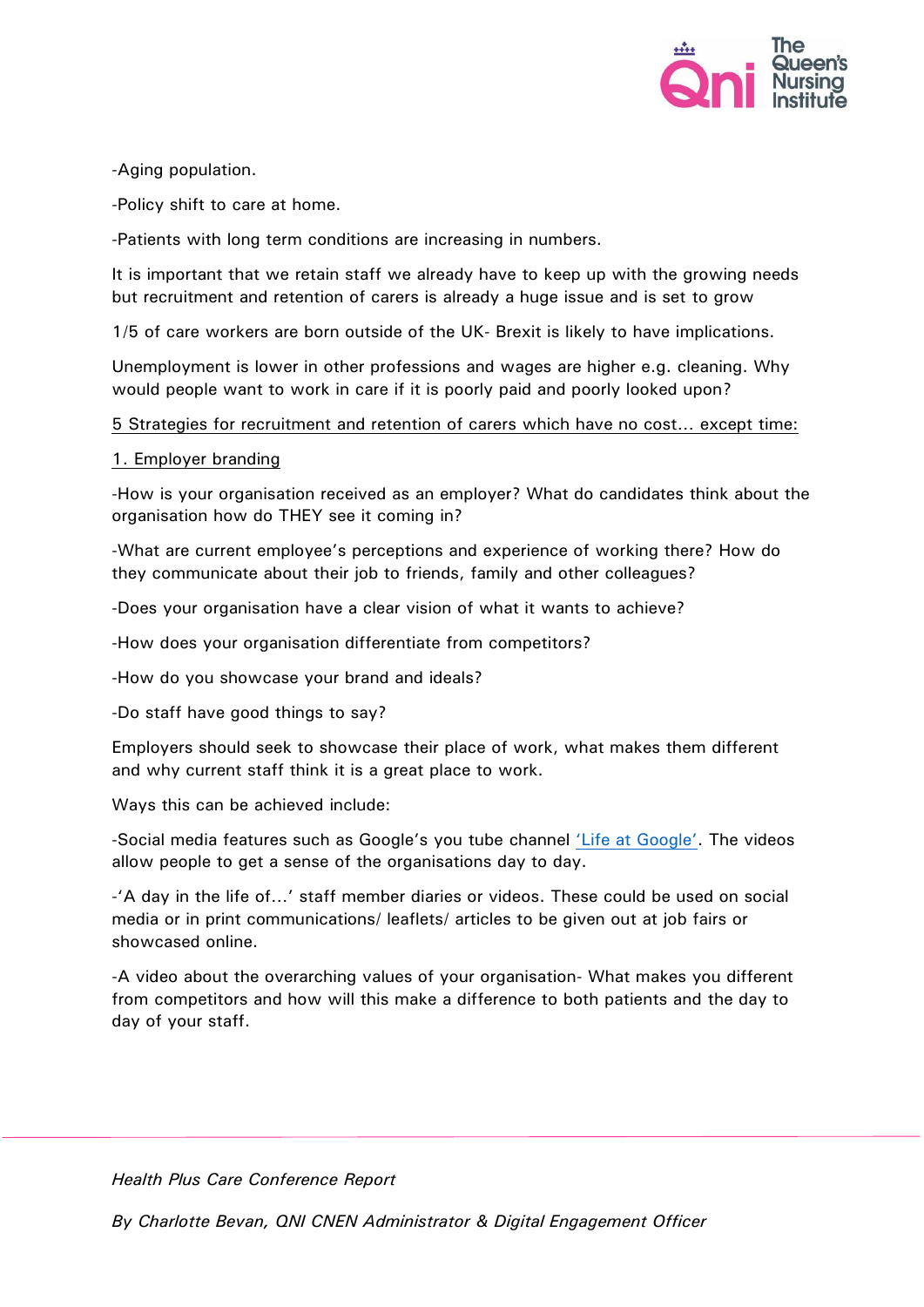

# 2. Start with WHY



How can you attract the best people and encourage them to stay and do their best work?

The WHAT = Generics of what you do

The  $HOW = How$  you do what you do

The WHY = Why bother doing these  $\sim$ 

The WHY is the inspiration behind the day to day and is inspiring and exciting. e.g. WHYs = 'make a difference' 'demonstrate future impact'

WHYs make the role exciting to be a part of and give a sense of purpose and inspiration to staff and prospective candidates.

Highlight your mission, vision and values – employees want a genuine purpose they can relate to and make a difference to. Values should be unique to you and show how the organisation is great and set apart from others.

#### 3. Get the first 90 days right

-Initial experience is very important for new employees.

-New staff will get a sense of your values and how well these are communicated very quickly.

-The first 90 days should be a perfect experience for new staff, invest in showcasing everything your organisation has to offer and how far staff could push themselves during their initial work period.

-Staff are more likely to stay if they know what will be on offer for them in the future and can see a positive change being made to patient and staff lives.

#### 4. Develop engaging managers

-Staff are most likely to leave due to poor management.

-They are specifically likely to leave if their direct line manager is bad.

-Ensure 'middle' managers are well trained and comfortable in their roles, it is important new staff have a good experience with those they are in contact with the most.

-Invest in training for managers to secure staff in the long run.

*Health Plus Care Conference Report*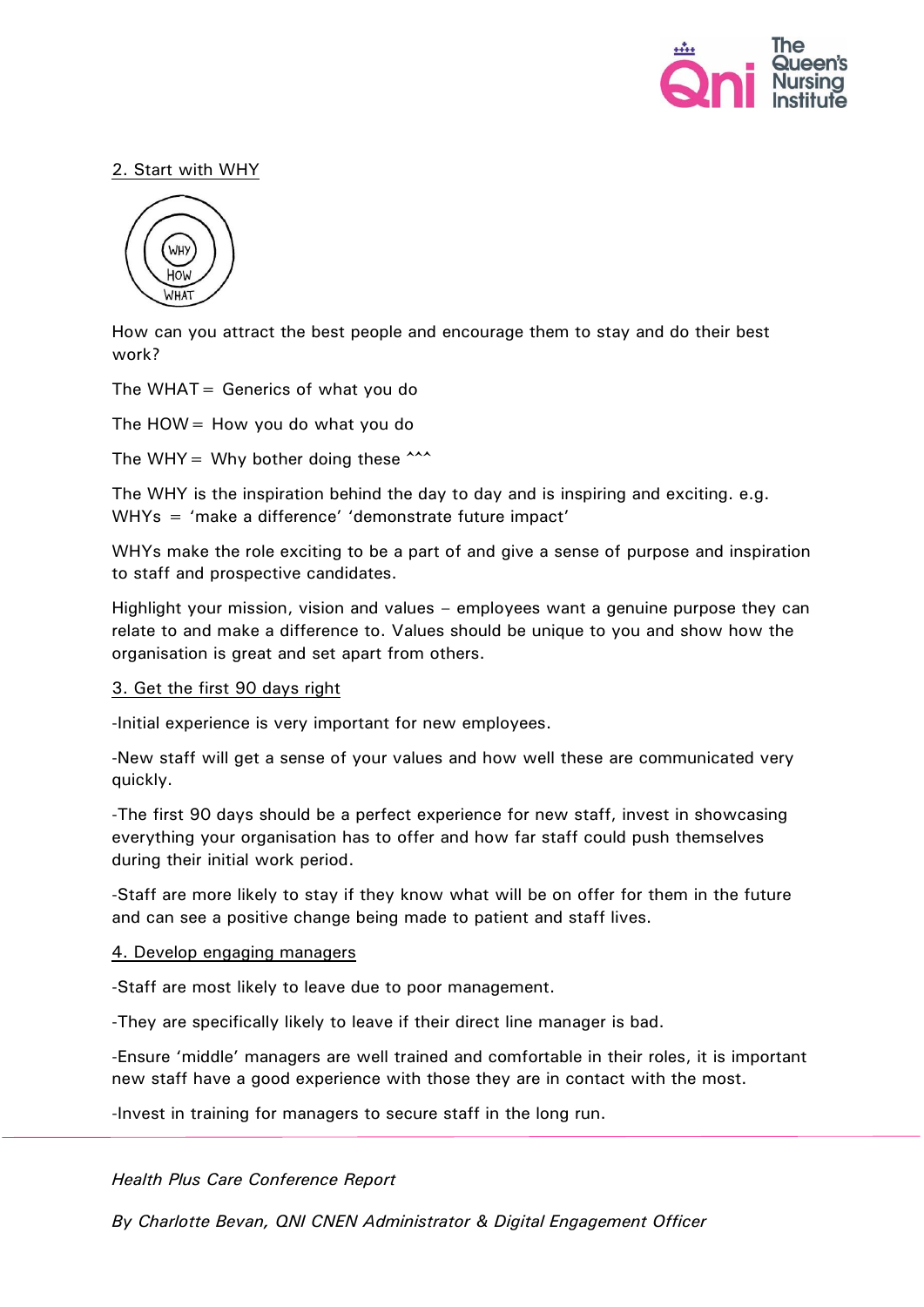

## 5. Lead from the front

-Show that top level leadership is willing to be involved with lower levels of leadership and frontline staff.

-Take an active role in what top level leaders are urging middle managers and other staff to be doing.

-Lead by example and set the tone for the whole organisation, keeping in line with values, vision and mission.

-Be involved with the team and know what is going on with new and current staff.

# The Health and Social Care relationship: Let's talk about it.

#### Panel:

Catherine Charlton, Director of Care, Home Instead Senior Care, Wirral

[Home Instead](https://www.homeinstead.co.uk/Index.do) is a global care home organisation across 14 countries. There is an aging population across the globe and a growing phenomenon of adult children and grandchildren caring for their elders alongside work.

When working together within health and social care we need to think differently. Social care professionals often have a 'fear' of those working in health- This needs to change and is a barrier.

When trying to form a partnership and work together both Social care and Health professionals should…

-Get to know the opposite providers' skills and abilities – Ask about specific services your patients/ clients are in need of and find out if they are offered.

-Be realistic about cost and capacity of your own services.

-Be clear about what you want and need from the opposite professionals.

-If you feel a provider is not quite right in a certain way for your client needs, voice this! It is likely they will be able to recommend other organisations in the sector who are better suited to specific individual needs.

-Be aware of your own offerings as a provider and what the competition are offering within your sector.

*Health Plus Care Conference Report*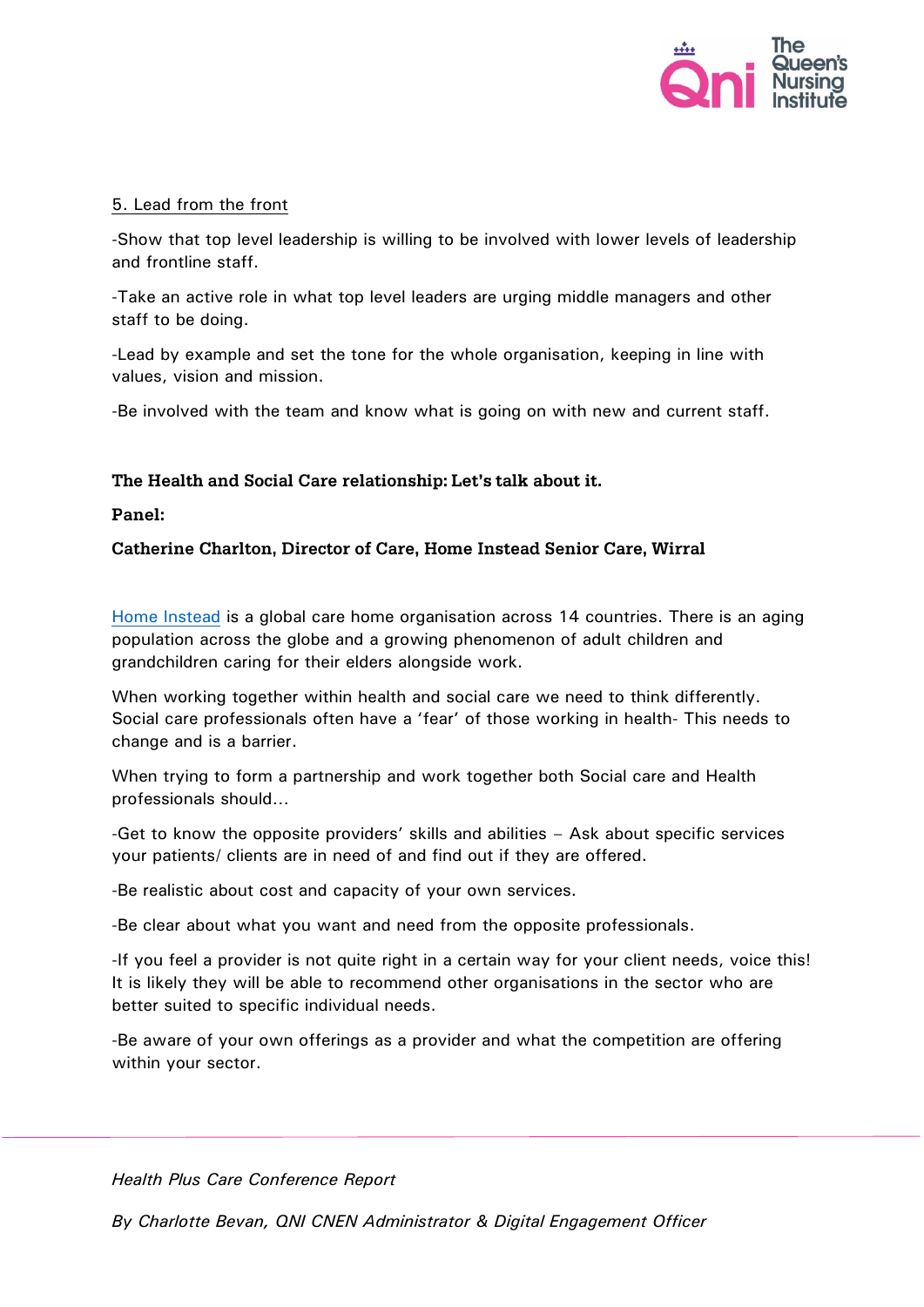

-Use technology. Technology should be at the forefront when trying to fix problems, especially across the two sectors.

-Patients should be at the centre of everything being discussed. Patient centred care should be at the heart of both health and social care organisations and should be at the core of any work done together.

Social care professionals should…

-Talk to health professionals at all levels. Providing successful social care relies on an understanding of all the issues facing those who need it. It is important social care workers are aware of medical issues and what is being done to treat/ support them.

-Social care organisations should 'raise the bar' on how social care work is viewed. Investment should be made to properly train staff and increase engagement.

-Professionalism is key – Ensure the social care organisation has good conditions and pay for staff, this leads to successful, happy workers and retains current staff.

## Understanding and improving the quality of person centred care

Panel:

Chris Graham, CEO, Picker

Person Centeredness: Quality of care patients are given specific to them.

Patient Experience: The range of interactions that patients have with the health care system during their treatment.

-The words 'Patient' and 'Doctor' which stem from Latin, lead us to believe there is a power imbalance.

-By moving away from this inbuilt view of 'Dr knows best' patients can be recognised for their value when it comes to shaping care.

#### Person-Centred Care

-Puts users at the heart of services

-Patients should be active participants in the care they receive

-Patients should not be 'done to' but 'done with'

-If quality is to be at the heart from everything we do in healthcare, we need to understand what quality is from a patient perspective.

Why should we listen to what patients say?

*Health Plus Care Conference Report*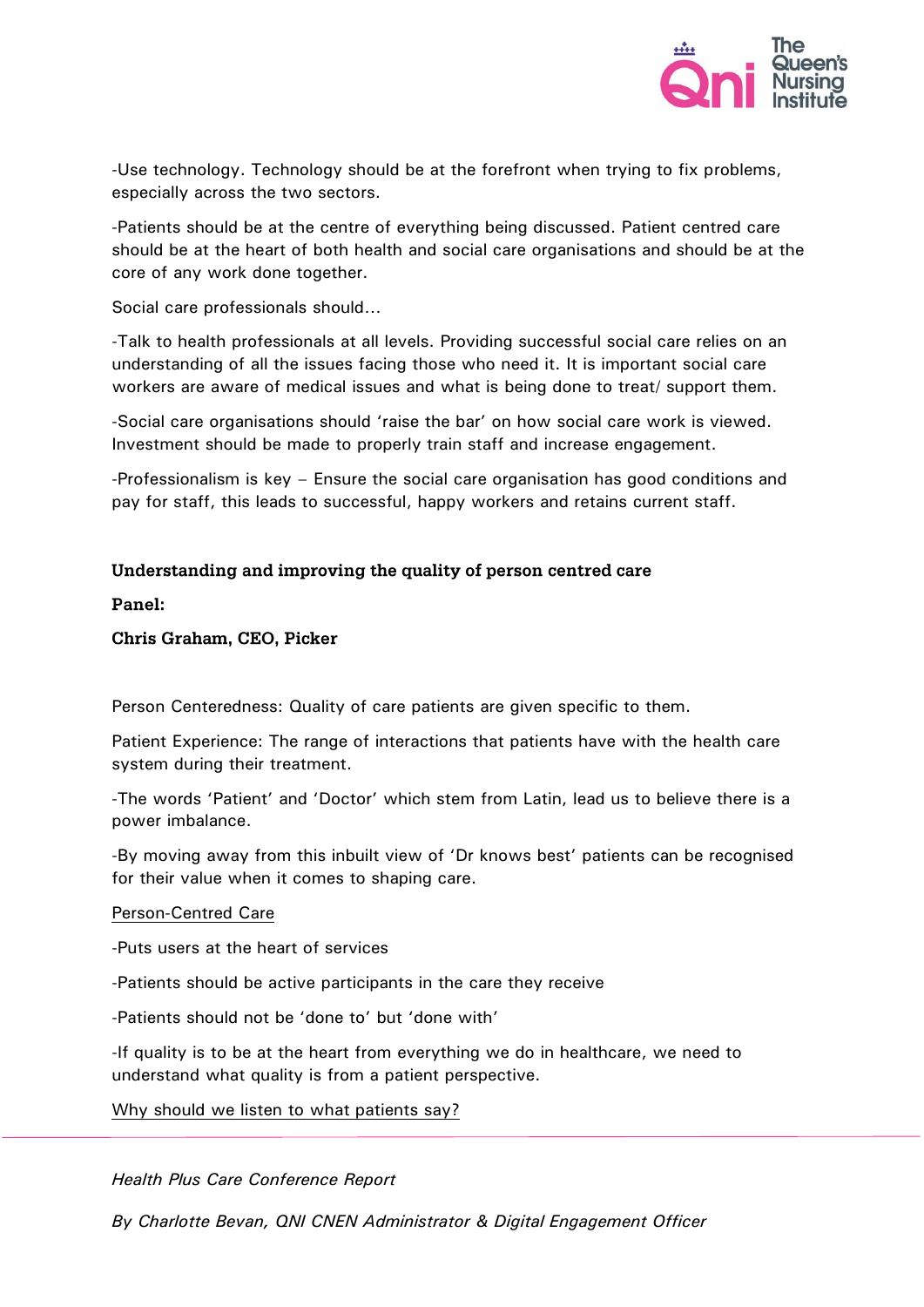

-Patients highlight the real (and sometimes worrying) issues with care on the ground.

-The NHS inpatient survey is a good survey to generate useful information about patients and their experiences, it is a simple way to collect data from patients which can lead to the targeting of dangerous problem areas in practice.

-Patients come from all backgrounds. BME, mental health, long term condition and young patients report the worst experiences. By capturing information directly from patients we can get an idea of patient experience from a number of diverse and underrepresented groups.

#### [Always Events](https://www.england.nhs.uk/ourwork/pe/always-events/)

Always Events (in contrast to never events) are the experiences patients should ALWAYS have- They are designed with patients for patients and have been well received as a benchmark by professionals, patients and local communities.

Person centred care is what we should aspire to- Patient experience is a way of measuring this.

#### What do we demand from the new government?

Panel:

**Niall Dickson, Chief Executive, NHS Confederation** 

Imelda Redmond, CBE, National Director, Healthwatch England

Dr Ruth Allen, Chief Executive, The British Association of Social Workers

Roy Lilley, Healthcare Commentator, Blogger and Broadcaster

#### Niall Dickson, Chief Executive, NHS Confederation

-Health and care need to be looked at together. We should encourage the government to do research and provide evidence to support this partnership and prevent further risk.

-We need a clear plan about what the future demand in health and care will be.

-We currently have a  $19<sup>th</sup>/20<sup>th</sup>$  Century healthcare system and we need a  $21<sup>st</sup>$  century model.

-We should be pushing the move to home care, away from mounting pressures in hospital care

-NHS England and NHSI have been asking for the opposites at the same time, we need to take a softer approach to empower clinicians and involve patients to get solutions which work for all.

#### *Health Plus Care Conference Report*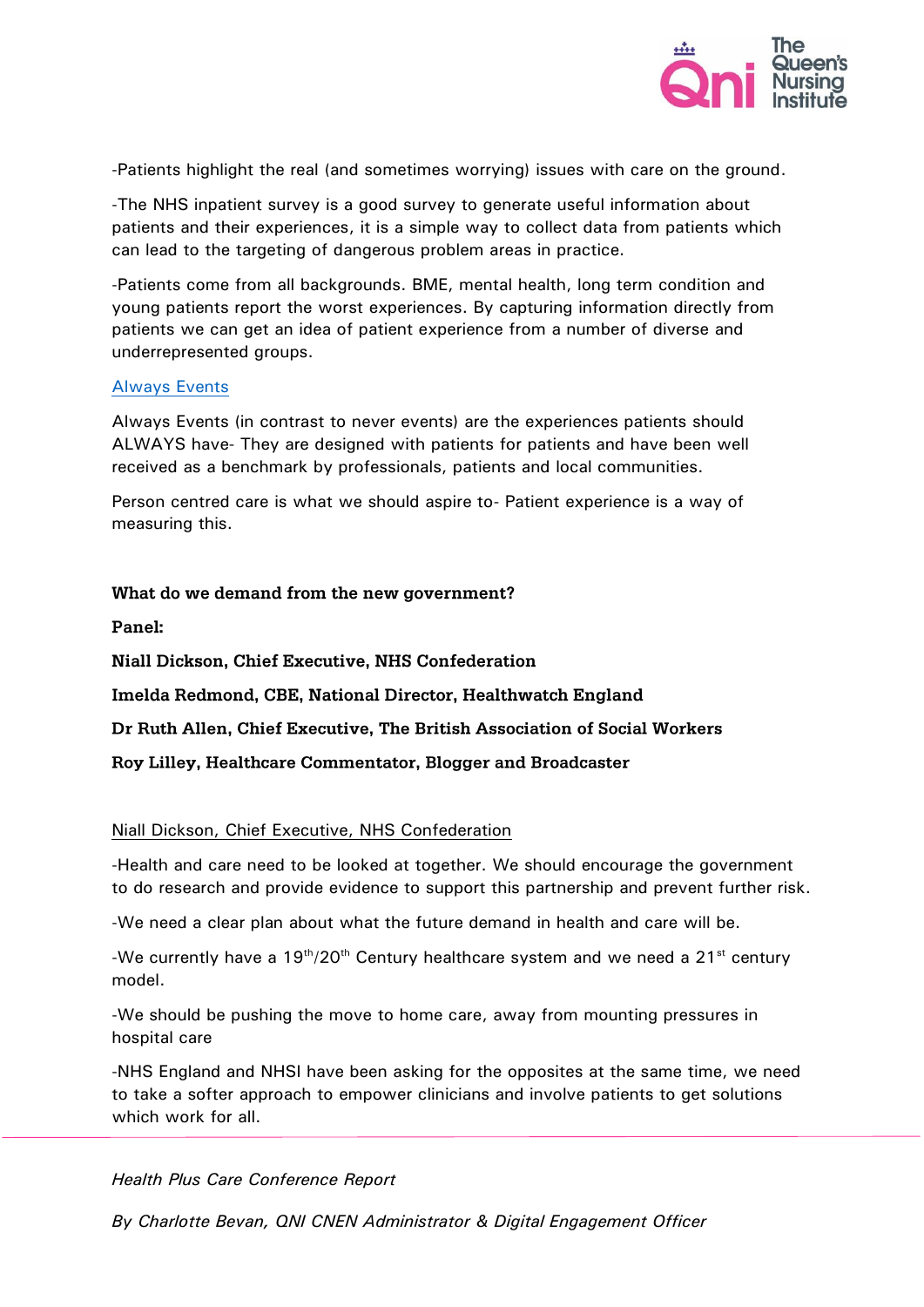

Imelda Redmond, CBE, National Director, Healthwatch England.

[-Healthwatch](http://www.healthwatch.co.uk/) takes the voice of the people to the decision makers.

-We need to bring people to the heart of change. We need to do more to engage and involve people in the design and delivery of their own care.

-Allow patients to contribute to the design of services. People no longer sit passively, they want to be involved in change which affects them.

-We need a focus on mental health.

-We need a better deal for social care.

-We need to value our workforce and stop the pay cap.

-We need to put more funding into public health. Local government cuts have meant that there has been a lack of focus on public health which has led to increased pressure on acute care.

-Services which are transforming need to be clearly explained to patients. We cannot take away services people use and rely on without showing users how they are changing for the better.

#### Dr Ruth Allen, Chief Executive, The British Association of Social Workers

-Hoping for an end to austerity measures, it is not just about the amount of money going in but how the money is used.

-Social care needs investment and understanding. It has survived reductions in funding but the public have suffered and the workforce has been greatly devalued.

-In-work famine and poverty has become a big issue for those working in the social care sector.

-We need to put the people we serve at the heart of all decisions.

-Social care needs to be a priority. There are currently huge service pressures, fewer people are receiving services and those that are often enter too late e.g. crisis services in mental health have seen an increase whereas prevention services have decreased.

-Government needs to value evidence and use this to shape responses to societies real problems- Should be a shift away from ideological thinking.

-We should involve those who use the services in their design and decisions on how money is spent.

-We need a workforce for the future which can support integration and is focused around the person.

-The future workforce needs to work across boundaries.

*Health Plus Care Conference Report*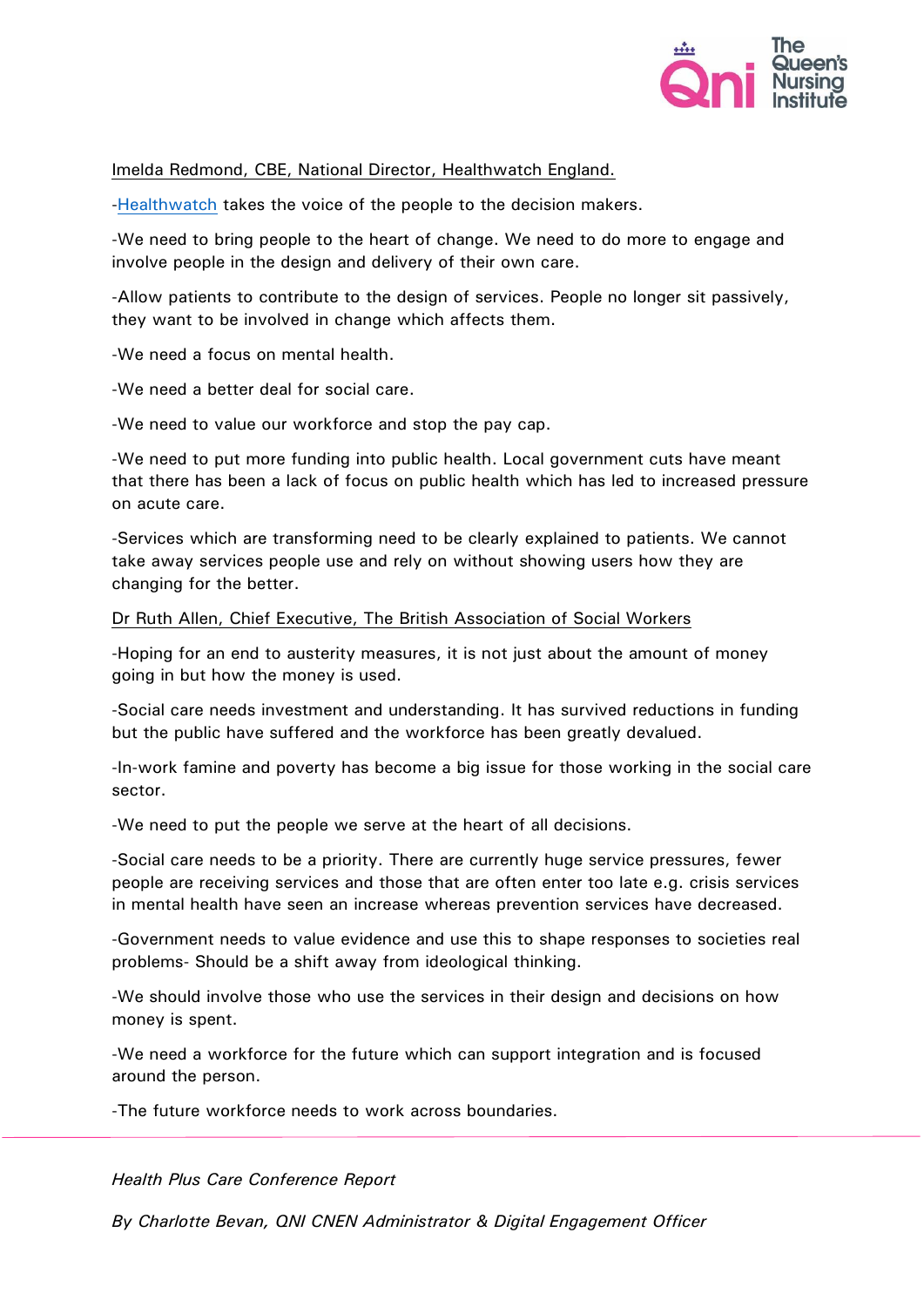

-At the moment there is poor workforce planning in health and social care work. This needs to be addressed.

-Jobs that are 'least likely to be done by robots by 2030' have social care and mental health work at the top of the list. We need to keep investing in staff.

#### Question dialogue:

Audience (A): 'We don't seem to be learning from past experiences e.g. public health. How can we get workforce planning to link with training and careers to ensure there are enough jobs? Are we training for the workforce of tomorrow? In today's workforce everyone is a 'specialist' but is this the best way? Should we be training people 'wider' spanning boundaries and disciplines?'

Panel (P): 'It is not a good idea to have more 'less well trained people'

A: 'Not less well trained, differently trained'

P: 'Do we really want more people that are less specialist? There are some examples of areas where we do need more of the same, e.g. band 5 nurses. We are currently missusing individuals who are highly trained, for example pharmacists in primary care. Telehealth will help to ease the pressures'

A: 'There is an issue with AHPs and prescribing- If we trained more people to prescribe (e.g. therapists, physiotherapists etc. this would ease the pressure on referrals for prescription services.'

P:'Nurses can prescribe but there is a year-long course to do this'

A:'If a new shorter/ easier to access regulated module for prescribing was introduced then this could make it easier for people to train and ease pressures.

P:'This could be a demand of the new government: To introduce a review of training which will allow greater flexibility'

A: 'Where is the money going to come from to fill the deficit to pay for new changes?'

P:'We need to transform the systems so less money is needed, but of course there is still a gap to fill.

Finding the money is a political decision, the conservative government will not raise taxes to fund the NHS and this is what the public voted for.

The public love the NHS, but also enjoy being a low tax country. Are they prepared to pay when tax affects them personally?

*Health Plus Care Conference Report*